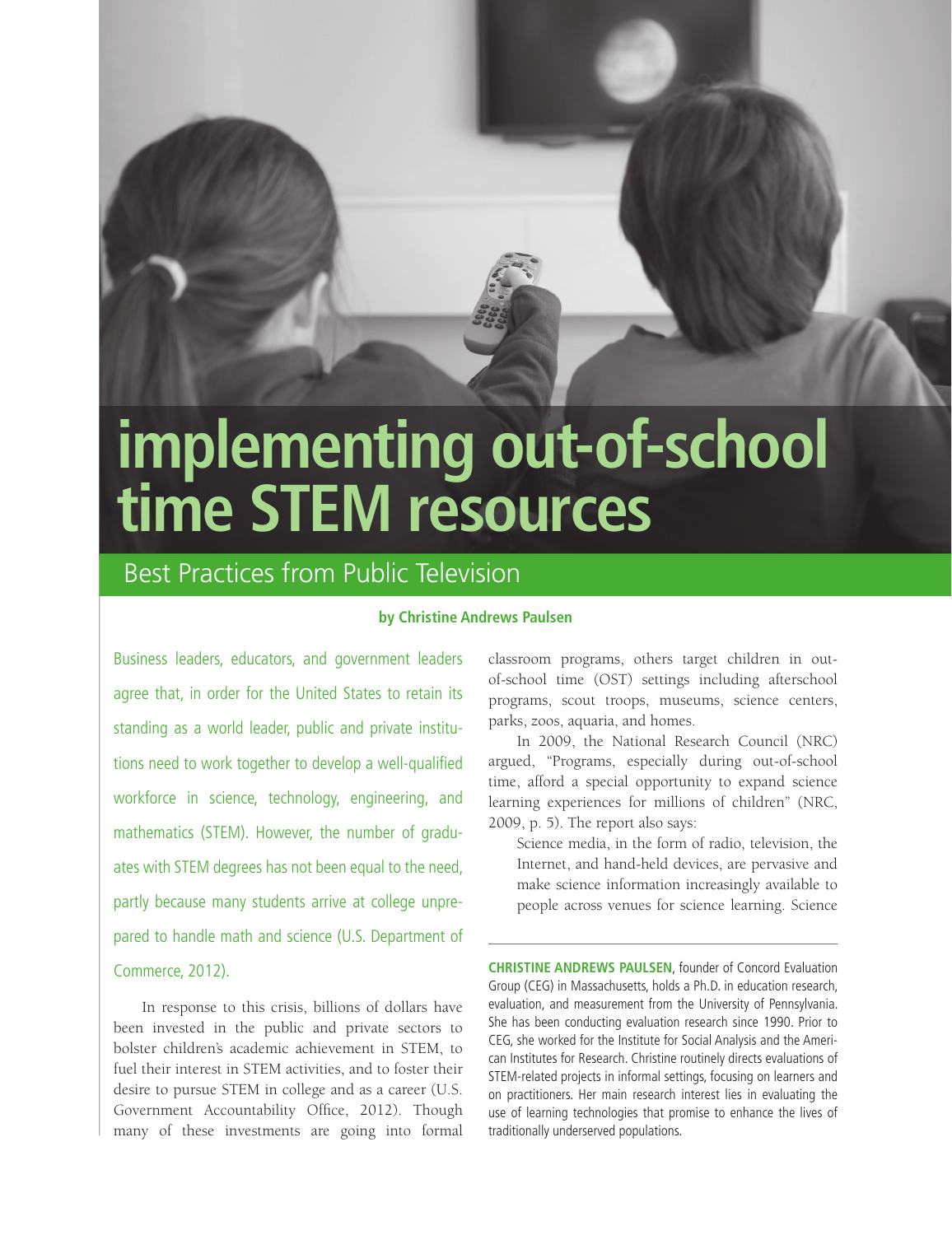media are qualitatively shaping people's relationship with science and are new means of supporting science learning. (NRC, 2009, p. 3)

The National Science Foundation (NSF) has funded many programs to enable public media producers, including public television (TV) stations, to provide children's STEM programming in OST settings. These projects typically include a children's TV series (animated or not) aired on the Public Broadcasting Service (PBS), plus resources, such as hands-on activity guides and educator toolkits, to support STEM learning in OST settings. Evaluation studies have demonstrated the positive impact of educational TV on children's STEM learning outcomes (Fisch, Lesh, & Crespo, 2010). This conclusion is echoed in a recent NRC report, which states that "the evidence is strong for the impact of educational television on science learning" (NRC, 2009, p. 3). Studies have also demonstrated the positive effect of the TV programs' STEM-related OST resources on children and OST practitioners. Educational

| <b>PROGRAM</b>                                                 | <b>DATES PRODUCED</b> | <b>TARGET AUDIENCES</b> | <b>STEM CONCEPTS</b><br><b>COVERED</b> | <b>PAPERS REVIEWED</b>                                                                                                                                         |
|----------------------------------------------------------------|-----------------------|-------------------------|----------------------------------------|----------------------------------------------------------------------------------------------------------------------------------------------------------------|
| DragonflyTV                                                    | 2002-2009             | 9-12-year-olds          | Science                                | Apley, 2006; Apley, 2008;<br>Flagg, 2009; Robles, Helms,<br>& Phillips, 2009                                                                                   |
| <b>SciGirls</b><br>(DragonflyTV<br>spinoff)                    | 2010-present          | 8-12-year-old girls     | Science                                | Flagg, 2012; Knight-Williams<br>& Williams, 2008                                                                                                               |
| Cyberchase                                                     | 2002-2012             | 8-12-year-olds          | Math                                   | Apley, Graham, & Goldman,<br>2010; Fisch, 2006; Flagg,<br>2003a, 2003b                                                                                         |
| <b>ZOOM</b>                                                    | 1999-2005             | 5-11-year-olds          | Science, math,<br>engineering          | Goodman, 2005                                                                                                                                                  |
| <b>FETCH!</b>                                                  | 2006-2010             | 6-10-year-olds          | Science, math,<br>engineering          | Londhe, Kochman, &<br>Goodman, 2007; Londhe,<br>Pylvainen, & Goodman, 2009;<br>Paulsen & Bransfield, 2009;<br>Paulsen & Carroll, 2011;<br>Paulsen & Goff, 2006 |
| Design Squad                                                   | 2007-2011             | 9-12-year-olds          | Engineering                            | Vaughan, Pressman, &<br>Goodman, 2007                                                                                                                          |
| <b>Design Squad</b><br><b>Nation</b> (Design<br>Squad spinoff) | <b>Since 2011</b>     | 9-12-year-olds          | Engineering                            | Paulsen, Green, & Carroll,<br>2011                                                                                                                             |

#### **Table 1. PBS Programs Reviewed**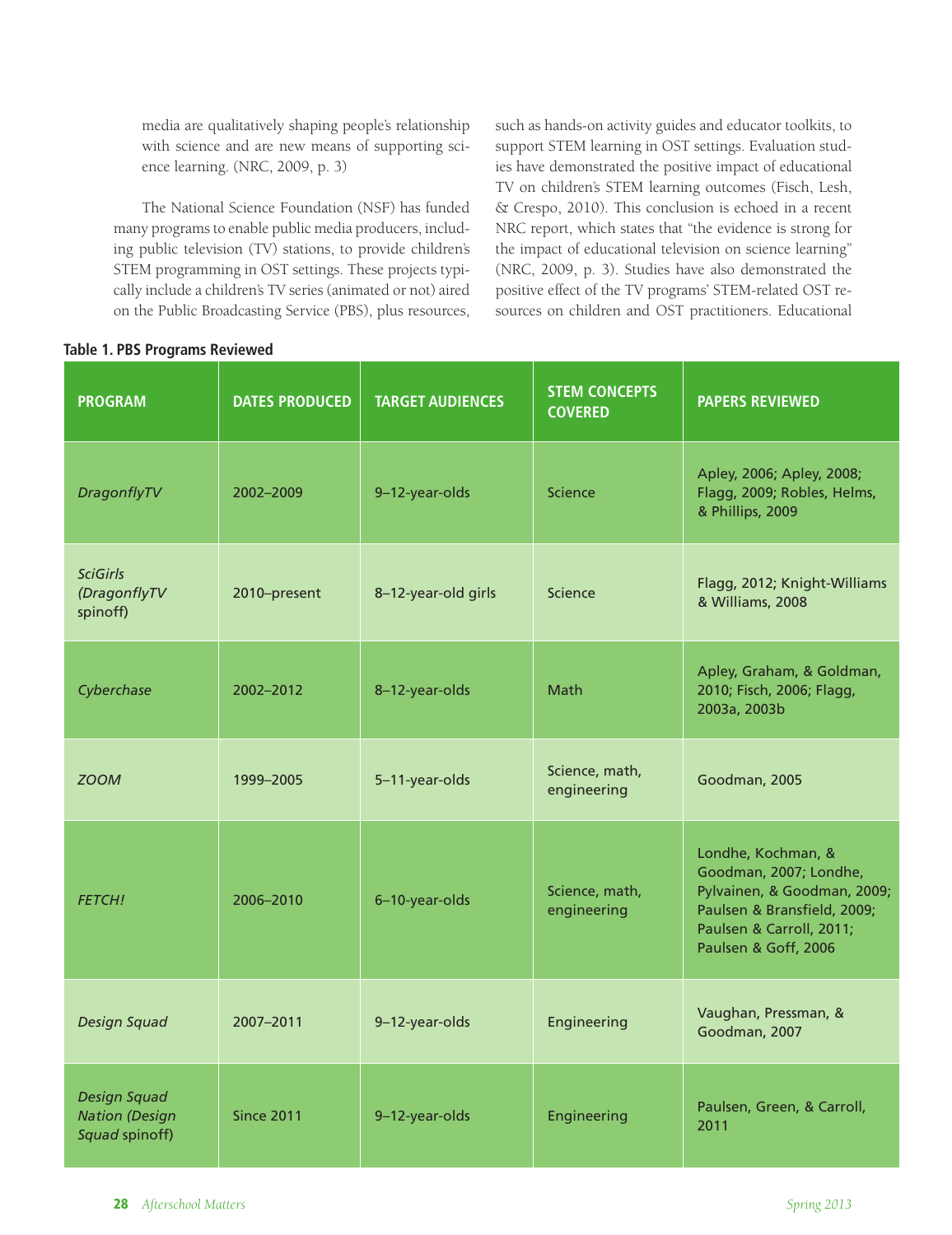TV programs offer children the opportunity to experience the same content across multiple contexts—home, camp, school—increasing the likelihood that they will experience a transfer of learning from one situation to the next (Fisch et al., 2010; Knight-Williams & Williams, 2008; Londhe, Pylvainen, & Goodman, 2009).

This paper explores the lessons learned from seven such programs and their NSF-funded outreach initiatives: *DragonflyTV* and *SciGirls,* produced by Twin Cities Public Television (TPT) in Minnesota; *Cyberchase,* produced by Thirteen in association with WNET in New York; and *FETCH! with Ruff Ruffman*, *ZOOM, Design Squad,* and Design Squad Nation, all produced by WGBH in Boston.<sup>1</sup> Evaluations of these programs and their supporting materials yield recommendations both on the content and format of OST STEM resources for elementary and middle school children and on outreach to engage target audiences. The promising practices outlined here can guide resource developers and practitioners as they create STEM resources or implement them in OST programming.

#### Methodology and Resources Reviewed

As shown in Table 1, all seven programs reviewed in this article aired on PBS stations in the early 2000s; all were targeted to children at the elementary or early middle school level. To compile promising practices from these programs and their associated resources, I reviewed published and unpublished evaluations and then followed up with the programs' producers to verify program details and confirm my interpretation of the lessons learned.

The programs offered a wide variety of elementary- and middle school-level STEM resources to OST organizations and at-home audiences. All of the resources were available at no charge; however, some activities did require the purchase of materials or supplies, an issue discussed below. Generally, the programs offered the following types of resources for informal STEM learning:

- Television episodes offered online or on physical media
- **Educator guides** to leading hands-on STEM activities with children
- Activity sheets instructing children to do hands-on STEM activities
- Activity kits containing activity sheets, educator guides, and, in some cases, materials such as seed packets
- Club guides for 6–12 weeks' worth of structured or semi-structured STEM programming, including detailed instructions on how to lead STEM activities; activity sheets with instructions for children; and additional materials such as certificates, membership cards, and posters
- Activity cards providing families with quick ideas for doing STEM activities at home
- Websites featuring additional materials and, in some cases, opportunities to share work with others
- UÊ**Promotional materials**, such as advertising content, posters, flyers, costumes for characters in the TV programs, stickers, and tattoos
- Online or in-person training for OST practitioners

In addition to these tangible resources, public TV stations also offered grants or in-kind support to community partners for STEM events and activities. The stations' outreach teams supported partners with workshops or technical assistance on STEM concepts and national standards, setting up a STEM program or integrating STEM resources into existing programs, and managing groups of children. Exhibits in museums or science centers and overnight events in museum or camp settings rounded out the offerings.

# Promising Practices for Implementing STEM Resources in OST

The promising practices suggested by the seven public TV programs and their associated materials are generalizable across many kinds of programs and resources. The recommendations fall into two main categories:

- Content and format of OST STEM resources
- Outreach to and collaboration with OST communities

# Content and Format of OST STEM Resources

Whether they are media producers, curriculum developers, or practitioners introducing STEM activities in their own programs, people who develop and use OST STEM resources should consider these recommendations:

- Understand the audiences' needs.
- Evaluate STEM resources before and after implementation.
- Require only inexpensive, easy-to-find supplies for STEM activities, and provide options or alternatives.
- Require minimal preparation time.
- Ensure that paper-based resources, such as children's activity sheets, are available and are easy to reproduce.
- Provide opportunities for adapting or modifying activities based on the young people's skill level or other factors.
- Include support for OST practitioners.
- Promote effective use of video.
- Make STEM activities fun, creative, and as game-like as possible.
- Consider safety when designing and delivering STEM activities.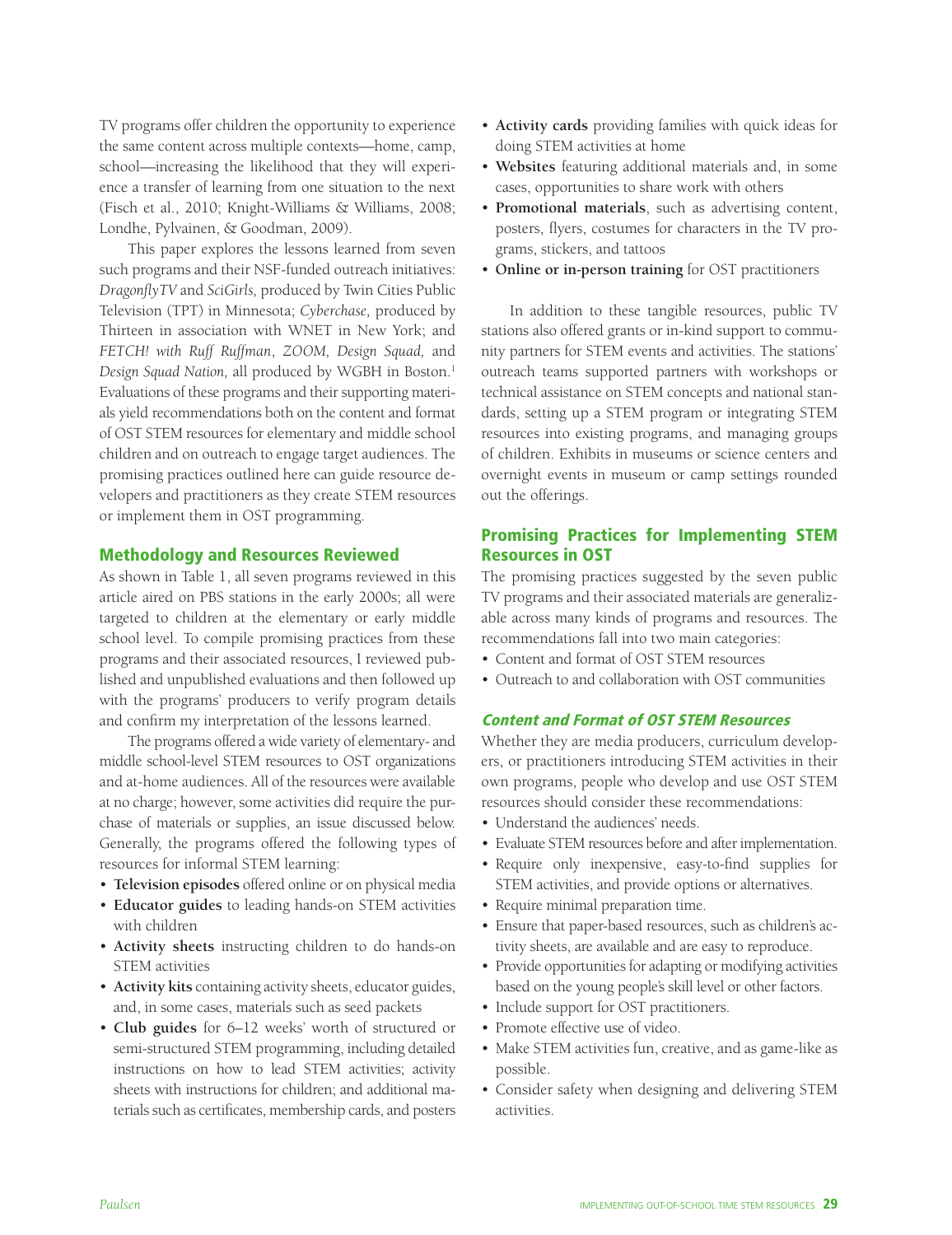#### **Audience Needs**

Review of the PBS programs suggests that, during the planning phase, developers of OST STEM resources must gather data—even anecdotal data—about the needs of the target audiences, including both the OST practitioners who will facilitate the activities and the children who will participate in them. Different communities have different priorities, demographic compositions, and available resources. During the needs assessment, developers must learn what audience members know and

want to know about STEM. Also important are whether practitioners and children are comfortable engaging in STEM activities and whether programs have access to necessary resources including funding, in-kind donations, staff, volunteers—even storage space. Undertaking a needs assessment early in the development process can ensure that the materials are on target and appropriate for various audiences, including children of different ages and practitioners with varying amounts of experience with leading STEM activities. The needs assessment keeps developers from wasting

time and financial resources by having to go back to the drawing board if the resources are not well received (Apley et al., 2010; Fisch, 2006; Goodman, 2005; Paulsen et al., 2011).

Understanding audience needs can also help OST practitioners as they deliver STEM programs to elementary and middle school children. Practitioners who have identified their children's literacy levels, prior experiences with STEM, and motivation to learn about STEM may save valuable time because they can tailor the program to children's needs *before* delivering the program and discovering too late that the program was not appropriate for their group.

# **Evaluation Before and After Implementation**

STEM resources should be evaluated both before and after implementation. Pilot testing before implementation offers an opportunity to try out STEM resources to ensure that they are usable and accessible (Goodman, 2005; Paulsen et al., 2011). It also enables OST STEM resource developers to ensure that the messages and content are on target and have a good chance of meeting audience needs. Data from an evaluation conducted

Undertaking a needs assessment early in the development process can ensure that the materials are on target and appropriate for various audiences, including children of different ages and practitioners with varying amounts of experience with leading STEM activities.

after the resources are used can drive informed decisions about program impacts and improvements (Apley et al., 2010; Knight-Williams & Williams, 2008). As the needs of elementary and middle school children change over time, the OST resources need to evolve to meet those changing needs.

OST practitioners should also review STEM resources before implementing them to ensure that they understand how to use them and to get clarification if necessary. Practitioners should consider sharing feedback on the OST

> STEM resources with the developers in order to inform improvements to future materials.

#### **Accessible Supplies**

Many OST settings, including lowincome households, have limited budgets for purchasing supplies for STEM activities. In addition, OST practitioners typically have little time to hunt for special supplies that are not readily available (Goodman, 2005; Knight-Williams & Williams, 2008). The *FETCH!* camp guide evaluation found that camp counselors preferred that the suggested list of materials have a

list of optional items or alternative materials for supplies that were harder to come by, such as pH strips (Paulsen & Carroll, 2011). In another example, *ZOOM* activities require materials that cost only \$25 for a group of 20 children (Goodman, 2005). OST practitioners should allow sufficient time to search the Web for the least expensive sources of materials, especially if local sources are scarce.

#### **Minimal Preparation Time**

OST practitioners in the programs I reviewed reported they had little preparation time for STEM activities. Many worked only part-time and were not paid for preparation time, so they had little motivation to spend significant time preparing for a single activity. For example, activity leaders did not want to cut toothpicks in half for *Cyberchase* Workshops-in-a-Box (Flagg, 2003a; Goodman, 2005). To ease the burden on OST practitioners, elementary and middle school OST STEM resource developers should ensure that materials for each activity are easy to find and prepare. Pilot testing should provide some idea of the preparation time required for each activity. In one example, the *FETCH!* camp guide evaluation found that a single shopping list, rather than lists of materials with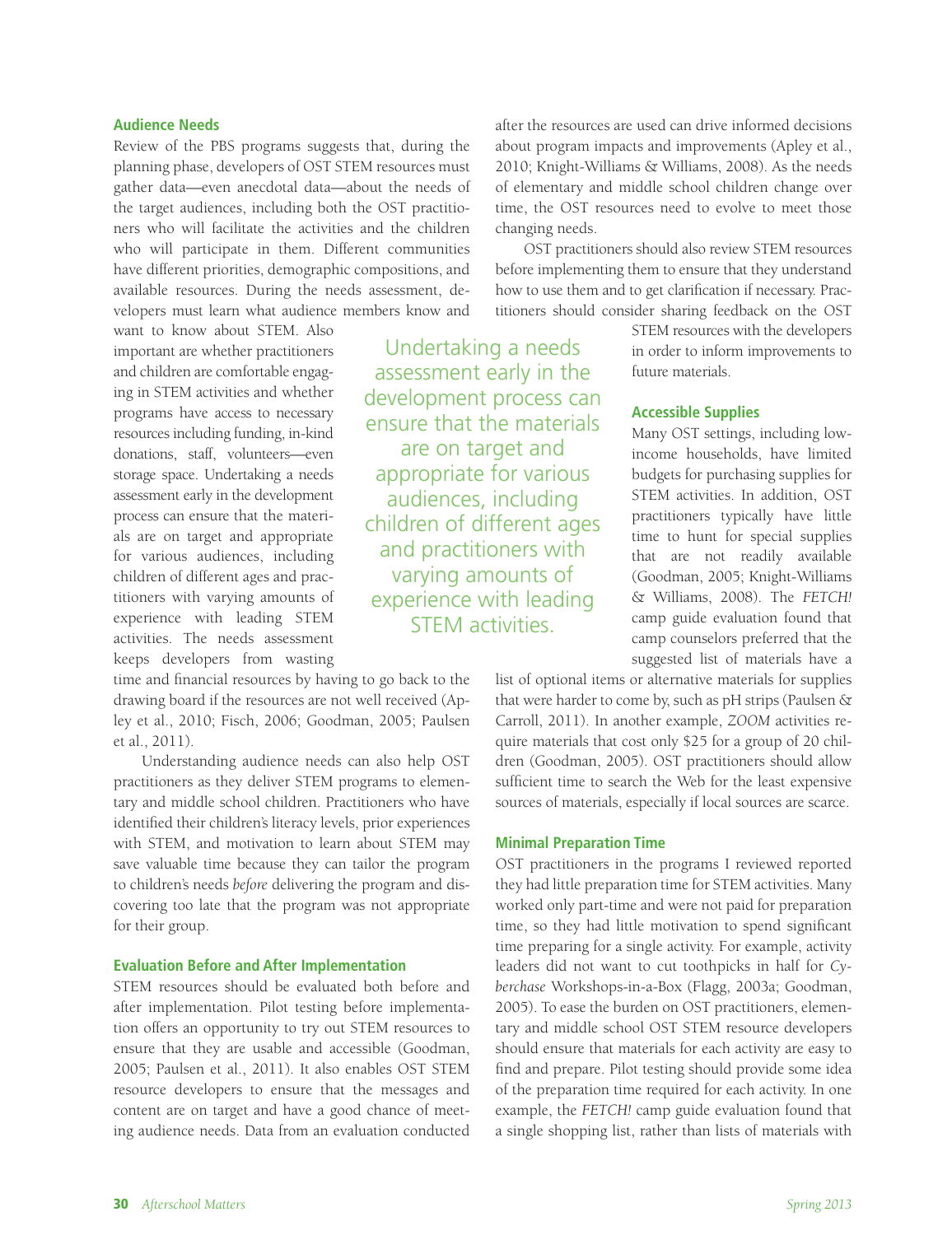each activity, would have made the process of collecting supplies more efficient for camp counselors (Paulsen & Carroll, 2011).

# **Ease of Reproduction**

Few OST settings have access to large color printers capable of reproducing oversized or colorful materials. STEM resources, such as children's activity sheets, should be provided as simple, two-color documents. For example, the *ZOOM* activities were designed in black and white specifically so that they were easy to photocopy (Goodman, 2005). The *SciGirls* activity guide evaluation found that, though 70 percent of practitioners who used the guides used both digital and hard copies, the remaining 30 percent relied solely on hard copies (Flagg, 2012).

# **Adaptable Activities**

OST STEM resource developers should ensure that activities can be modified or adapted to match the children's

skill levels or other factors (Apley et al., 2010; Flagg, 2003a, 2009; Goodman, 2005; Knight-Williams & Williams, 2008; Londhe et al., 2007; Paulsen et al., 2011). OST programs often mix age groups, whether by design or out of necessity because of space and time limitations. STEM resources developed for fifth-graders may be used in a setting that also includes third-graders. Other factors include group sizes and the skill level of activity leaders. For example, one OST program may have a trained

engineer leading STEM activities, while another relies on parents or volunteers.

To ensure that all elementary and middle school programs can benefit, STEM resources should include recommendations for use in different settings and with different sizes of groups. For example, *ZOOM* developed two formats for its hands-on activities: "'Workshop' activities are for small groups [fewer than 20 participants] and last 30–45 minutes each. 'Event' activities are for larger groups and last 15–20 minutes each" (Goodman, 2005, p. 8). Also, because attrition in OST settings is so common, it's important to design activities that don't rely on participation over an extended time.

Resources should also include recommendations for use with children of different ages or skill levels. For instance, OST practitioners may want to separate children into age groups for the purposes of completing STEM

activities. Alternatively, they may pair children who are close in age or assign older children to act as mentors to younger children.

# **Practitioner Support**

Whenever possible, OST practitioners leading STEM activities should be trained, whether online or in person, to prepare for activities ahead of time and to help children work in a self-directed manner (Flagg, 2003a, 2009; Knight-Williams & Williams, 2008). At a minimum, they should receive written or electronic information to help them learn about STEM content, national STEM standards, and other information. Evaluations of the *FETCH!* online training and the *Design Squad* educator's guide both found that practitioners were more comfortable leading STEM activities after receiving training (Paulsen & Bransfield, 2009; Vaughan, et al., 2007). In the *SciGirls* outreach evaluation (using investigations from *DragonflyTV*), one participant requested that activity guides be "a little

> more content-oriented so that if an OST practitioner wanted to use the materials and didn't have the background...you could reference other [content] areas" (Knight-Williams & Williams, 2008, p. 50).

> Each of the *ZOOM* facilitator guides gives adult facilitators information about how to model and facilitate inquiry-based science activities, background about science content along with child-friendly explanations, suggested questions

to ask children to help guide investigation and draw out science concepts and process, group management tips, connections to related *ZOOM* science activities, and ideas for extending an activity (Goodman, 2005).

#### **Use of Video**

The evaluations I reviewed show that combining media with outreach is a powerful way to deliver engaging STEM content in OST settings. Video is best used to introduce science concepts or to model the science inquiry process (Knight-Williams & Williams, 2008; Paulsen et al., 2011). In evaluating the use of *DragonflyTV* video in classrooms, Rockman and colleagues (2003) found that playing complete half-hour episodes was rarely effective. Rather, video was more effective when used to stimulate discussion and inspire engagement in related hands-on activities. When practitioners used video clips to pose a

school programs can benefit, STEM resources should include recommendations for use in different settings and with different sizes of groups.

To ensure that all elementary and middle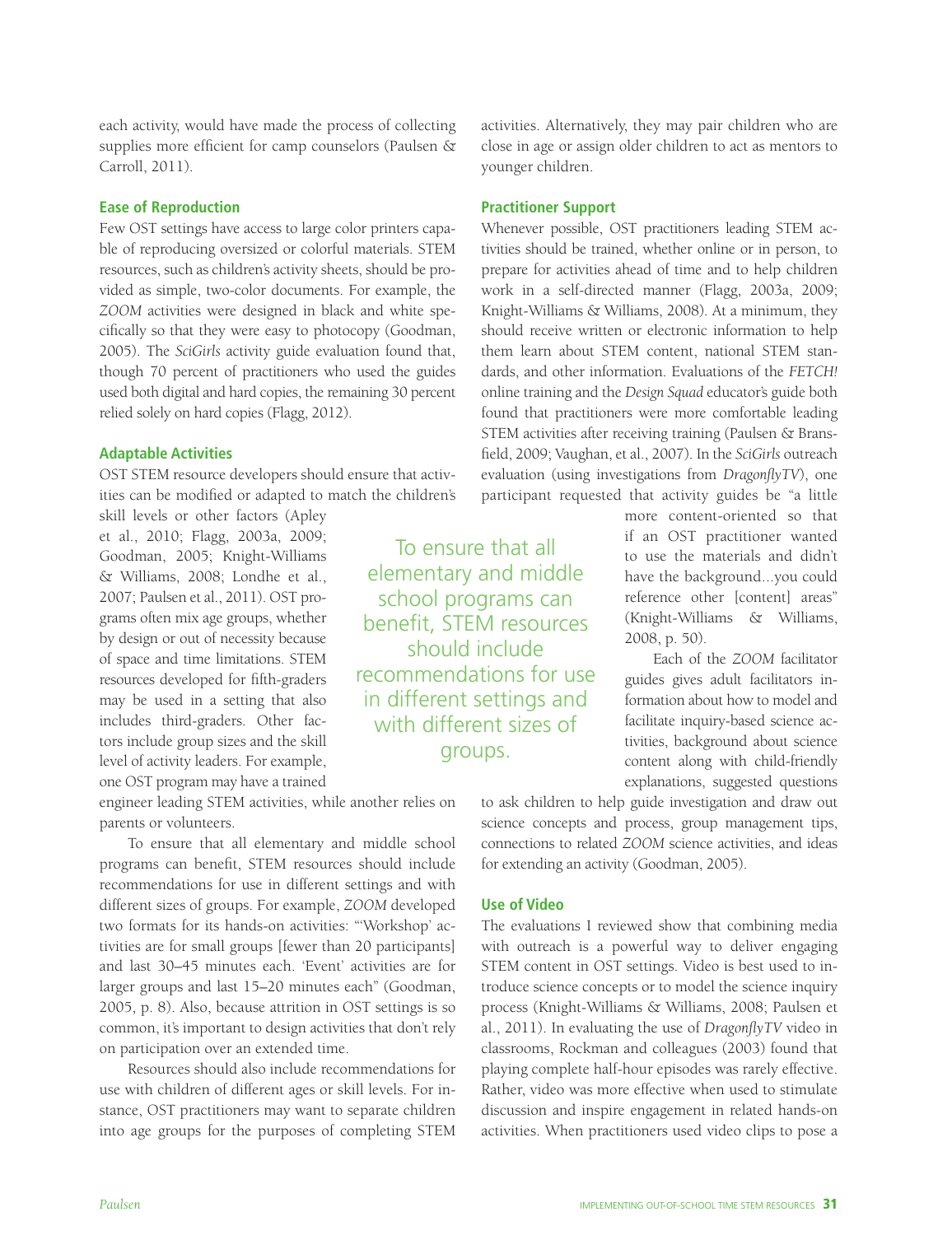question, allowed students to explore their own answers, and then played the rest of the video, they observed increased engagement and improved understanding of the process of inquiry (Rockman, 2003).

Despite the potential of video to engage children in STEM learning, its use may not be possible in some OST settings (Knight-Williams & Williams, 2008; Paulsen et al., 2011). In addition to technological problems, videos' depiction of resources or environments radically different from those of the OST program may prevent the use of videos (Knight-Williams & Williams, 2008). In the *Cyberchase*  Workshops-in-a-Box evaluation,

some leaders had trouble playing videotapes, so they couldn't access instructions that were included there (Flagg, 2003a).

#### **Fun, Creative Activities**

In the Workshops-in-a-Box evaluation, children reported that they enjoyed the "academic" activities less than the game-like ones—even though all the activities taught math concepts (Flagg, 2003a). The *Cyberchase* at-home evaluation found that the math activities resonated with children because they were presented as magic tricks rather than as math problems (Flagg, 2003b). An evaluation of the *FETCH!* activity guide in camps found that the appeal of the activities lay in children's perception that they were fun (Paulsen & Goff, 2006). Children in the *Design Squad Nation* evaluation reported that they enjoyed the at-home activities because they required creativity and did not feel like schoolwork (Paulsen et al., 2011). Therefore, rather than positioning STEM activities as math, science, or engineering tasks, OST practitioners should try presenting them as games.

#### **Safety Considerations**

The *ZOOM* evaluation recommended that activities *never* "include a heat source or any dangerous tools or substances, encourage items to be thrown in the air, or require large bodies of water" (Goodman, 2005, p. 8). The *FETCH!* camp guide evaluation further suggested that activities should not include dangerous substances like ammonia (Paulsen & Carroll, 2011).

In addition to the content and format of the resources themselves, evaluations of the seven programs suggest that the

Outreach to and Collaboration with OST Partners

When practitioners used video clips to pose a question, allowed students to explore their own answers, and then played the rest of the video, they observed increased engagement and improved understanding of the process of inquiry.

other key to success is to work closely with OST partners. My review uncovered the following promising practices:

- Focus on the shared mission to encourage OST partners to implement STEM activities.
- Consider local or national partner relationships as a leverage point to reach a wider audience.
- Look for ways to maintain longterm relationships with local OST organizations.
- Clarify expectations at the outset about participants' roles and responsibilities.
- Recognize that OST organizations may see publicity value in using STEM resources designed for a nationally broadcast program.
- Consider providing OST organizations with financial or in-kind support to implement STEM activities.

#### **Shared Mission**

In order to encourage OST partners to implement STEM programs, resource developers can clearly align their activities with the OST organizations' missions (Apley, 2006; Robles et al., 2009). In the case of *DragonflyTV*, "recognizing that the two sets of partners [the show producer and an OST museum collaborator] shared a common mission was crucial in building trust and understanding, and in allowing these quickly established and intense partnerships to move ahead" (Apley, 2006, p. 10).

#### **Partnerships and Wider Audiences**

One goal of all the programs reviewed was to reach out to the largest possible audiences. STEM resource developers can use established local partnerships as leverage to reach out to a wider community (Apley et al., 2010). For example, by partnering with a local Boys & Girls Club to develop resources, a STEM resource developer may be able to use the relationship to gain credibility and establish contact with other Boys & Girls Clubs and distribute the resources to clubs outside its local sphere. Partnerships with local or national STEM professionals may also be helpful. Some programs found that corporate partners offered volunteers who helped staff the STEM programs or provided mentoring. *ZOOM* reached out to engineers by establishing partnerships with national engineering soci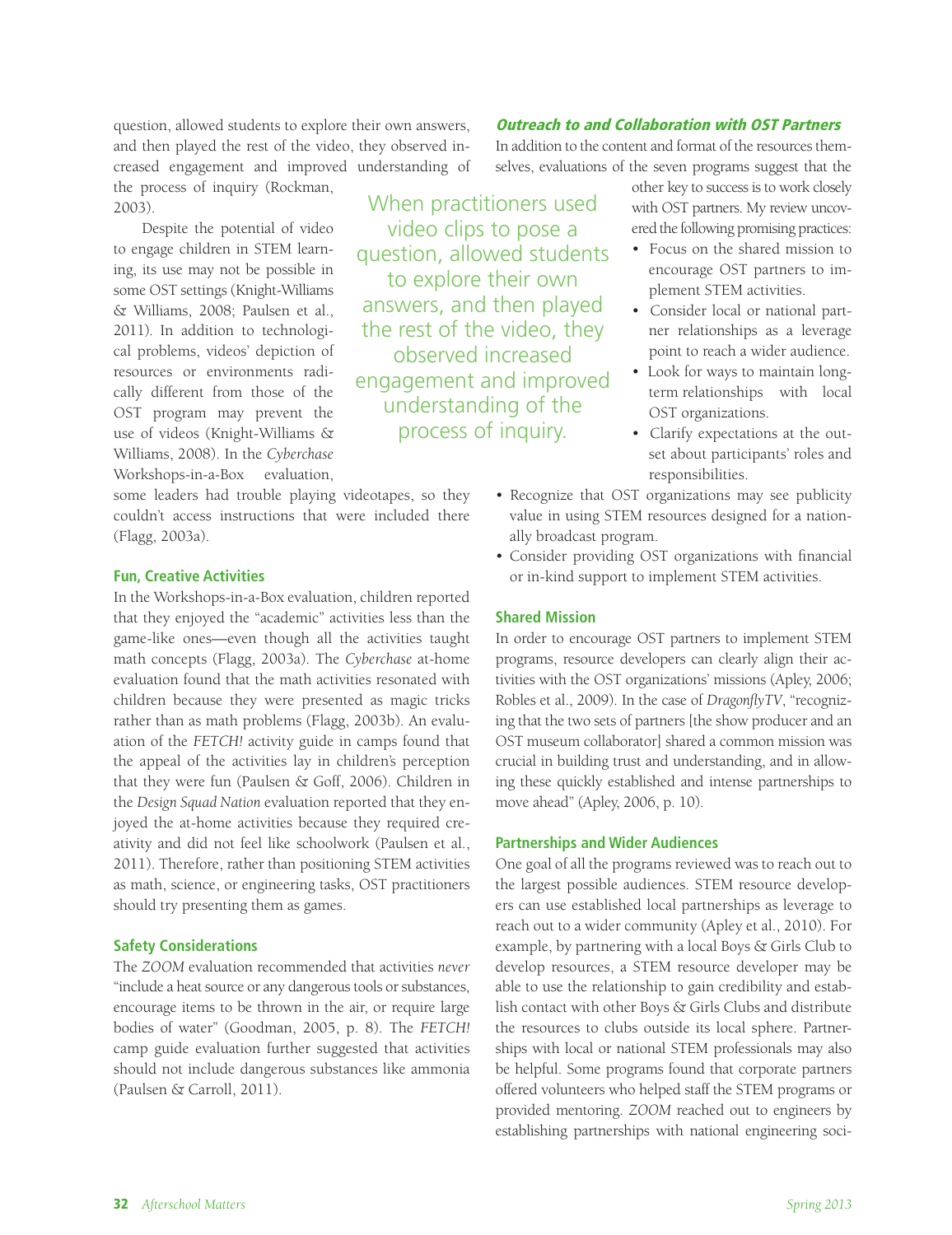eties. "National professional organizations are an effective way to begin creating relationships with non-traditional practitioners who might be interested in providing informal educational experiences to children" (Goodman, 2005, p. 10).

#### **Long-Term Relationships**

The *ZOOM* evaluation highlights the importance of maintaining long-term relationships with OST partners:

> Sustained partnerships are a key component to ensuring the use of outreach materials. Throughout its history, the *ZOOM* outreach team has maintained relationships with

existing outreach partners even while adding new partners of interest....These partnerships were maintained because the *ZOOM* team actively communicated with individual sites to learn about their needs and to refresh their materials each season. (Goodman, 2005, p. 10)

Regular updates of materials also figured in the *FETCH!* Lab evaluation, which recommended refreshing content annually in order to sustain both visitor interest in the *FETCH!* Labs and the relationship between the TV station and its OST partners (Londhe et al., 2007). Other ways to sustain relationships included enlisting STEM professional partners to offer supplementary in-kind or financial support, tutors, or much-needed supplies.

#### **Clear Expectations**

Partnerships with OST organizations go more smoothly when resource developers clarify expectations about participants' roles and responsibilities at the outset (Apley et al., 2010). Being proactive about roles at the start of collaboration prevents communication problems later in the partnership. For example, the evaluation of the *DragonflyTV* museum collaboration notes that "partners on both sides of the collaboration often began with little understanding of the other institution's organizational structure or the roles and relationships of different positions within the organizations" (Apley, 2006, p. 16). However, these relationships improved over time with better communication around roles and expectations (Apley et al, 2010).

Some OST practitioners may see collaboration with a nationally broadcast program as an "opportunity to boost their reputations within their own professional and local communities."

#### **Publicity Value**

Some OST practitioners may see collaboration with a nationally broadcast program as an "opportunity to boost their reputations within their own professional

> and local communities" (Apley, 2008, p. 13). One museum representative commented, "When you are a small museum, unless you are the only game in town, there is a lot of competition. I want people to think of us as often as they think of the Museum of Science in Boston. When you engage in projects like this, other museums take notice" (Apley, 2008, p. 14). Some museums looked to *DragonflyTV* as a means of driving viewers to their

doors. An OST practitioner noted, "[M]y hope is we get kids who might not otherwise visit a living museum [zoo or aquarium]" (Apley, 2006, p. 11).

#### **Financial or In-Kind Support**

Offsetting costs for materials, resources, and staff time can be helpful to OST partners (Apley et al., 2010). In the *DragonflyTV SciGirls* outreach evaluation, one OST practitioner noted, "There were some financial constraints.... We definitely could have used more money for science equipment, supplies, etc." (Knight-Williams & Williams, 2008, p. 19). The *FETCH!* Labs evaluation found that the most significant challenges faced by museum partners related to monetary issues. *FETCH!* Labs faced constant lack of adequate funding. Although this issue did not prevent implementation of the *FETCH!* program, it manifested in other ways, such as shortage of staff and inadequate promotional efforts (Londhe et al., 2007).

#### Next Steps

This paper describes best practices gleaned from the experience of seven PBS TV programs and their distribution of STEM resources for use in OST settings. The STEM resources I reviewed varied from facilitator guides to online trainings, but one common element was the use of media, specifically TV programs. The evaluations of these programs reveal the power of media and its potential usefulness for teaching children about STEM in OST settings.

However, my review also uncovered gaps in our knowledge about the use of media, particularly videos. Thus, there is an opportunity for future research and evaluation to explore further the use of video in OST settings. Some potential research questions include: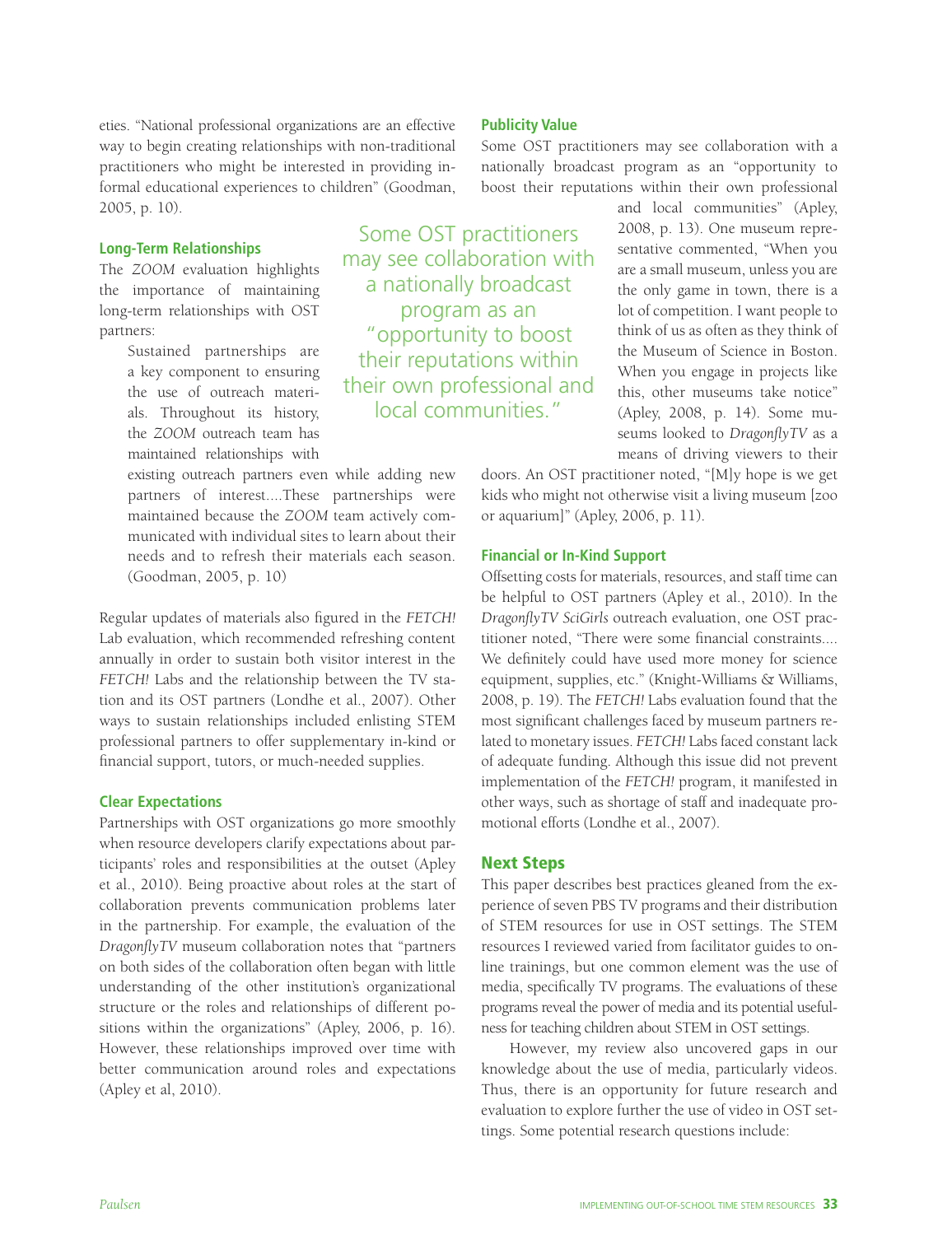- What are the differences between animated and liveaction video with respect to STEM learning outcomes? Does the impact vary by children's age group, gender, or other factors?
- How feasible is the use of video in OST settings? What types of settings—for example, libraries vs. scout troops—are more likely to be able to use video in a meaningful way? What formats are most feasible? For example, are DVDs more or less likely to be used than downloadable videos?
- What is the optimal viewing time before the videos lose their ability to engage children? Does this time vary by children's age or other factors?
- What is the effect of empowering children to create their own STEM-related videos in OST settings? The popularity of websites like YouTube speaks to the ability of video to engage children. Future studies should explore the difference between limiting children to the role of passive observers vs. empowering them to create videos for STEM learning.

Researchers also have the opportunity to explore other whether other media can be used effectively in OST settings to deliver STEM content. They might look at whether technology-based media like websites and smartphone apps add value over more conventional technologies such as activity guides.

My review found that one of the major obstacles to providing STEM programming in OST settings, and the reason that public TV programs have included in-kind or financial support in their outreach efforts, has been lack of resources. Perhaps, with more research evidence to back them up, policymakers and funders will find ways to provide more significant funding for STEM programming in OST settings, supporting practitioners in engaging children in STEM learning, and, ultimately, increasing our chances of nurturing a generation of future STEM professionals.

# Acknowledgements

The author thanks the following public TV producers for reviewing this paper for accuracy of the program descriptions and clarification of lessons learned: Marisa Wolsky and Mary Haggerty, WGBH; Richard Hudson, Twin Cities Public Television; and Frances Nankin, formerly of Thirteen/WNET.

# References

Apley, A. (2006). DragonflyTV *GPS: Going places in science. Study of collaborations between museums and media.* Portsmouth, NH: RMC Research Corporation.

Apley, A. (2008). DragonflyTV *GPS: Going places in science. Study of collaborations between museums and media (season 6).* Portsmouth, NH: RMC Research Corporation.

Apley, A., Graham, W., & Goldman, E. (2010). *Developing sustainable summer outreach initiatives: Lessons from the* Cyberchase *summer challenge.* Portsmouth, NH: RMC Research Corporation.

Fisch, S. (2006). Cyberchase*, season 5 pilot summative research: How are outreach materials used?* New York, NY: MediaKidz Research and Consulting.

Fisch, S., Lesh, R., & Crespo, S. (2010). *Children's learning from multiple media in informal mathematics education.* In support of National Science Foundation Grant No. DRL 0723829. New York, NY: MediaKidz Research and Consulting.

Flagg, B. N. (2003a). Cyberchase *at home: Formative evaluation of outreach activities for parents and children.* Bellport, NY: Multimedia Research.

Flagg, B. N. (2003b). Cyberchase Workshops-in-a-Box: *Formative evaluation of outreach after-school activities for leaders and youth.* Bellport, NY: Multimedia Research.

Flagg, B. N. (2009, July 24). *Impact of television presentation formats on understanding* DragonflyTV *nano content*  (Research report 09-010). Bellport, NY: Multimedia Research.

Flagg, B. N. (2012, September 4). *Formative evaluation of* SciGirls *season one activity guides* (Research report 12- 012). Bellport, NY: Multimedia Research.

Goodman, I. (2005, August). *Six years of* ZOOM *science outreach: A summary.* Cambridge, MA: Goodman Research Group.

Knight-Williams, V., & Williams, D. (2008). *Summative evaluation report:* DragonflyTV SciGirls *grantee outreach program.* Sacramento, CA: Knight-Williams Research Communications.

Londhe, R., Kochman, M., & Goodman, I. F. (2007, November). *Summative evaluation of* FETCH! *outreach: Season 2 executive summary.* Cambridge, MA: Goodman Research Group.

Londhe, R., Pylvainen, H., & Goodman, I. F. (2009, August). *Summative evaluation of* FETCH! *year 3 outreach:*